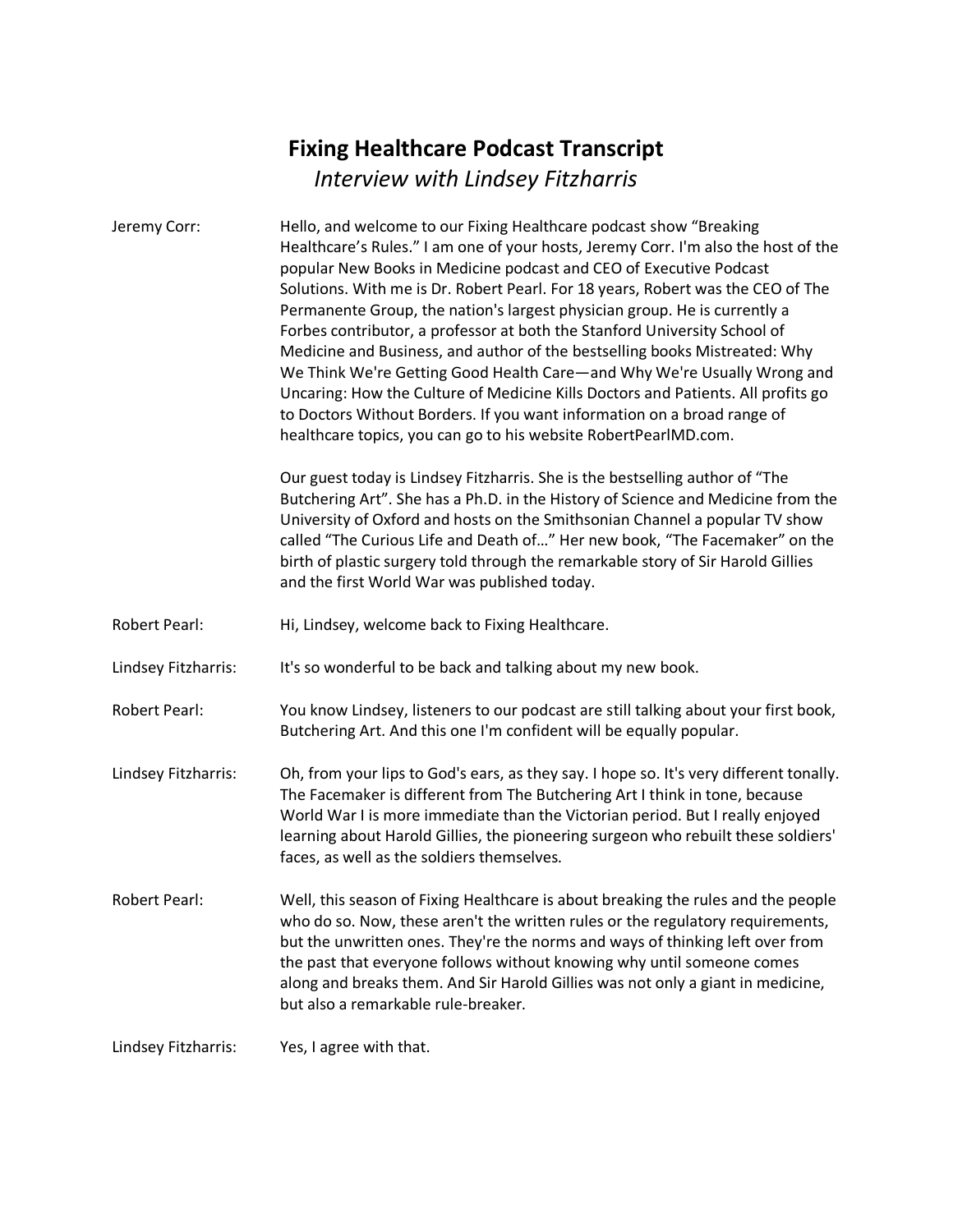- Robert Pearl: Before we dive into this incredible man. Lindsey, let me ask you of all the people in medicine across history that you could have written about, why did you choose him?
- Lindsey Fitzharris: Oh, that's such an interesting question. And I've been doing a lot of interviews ahead of the book's release on June 7th. I'm a medical historian. I have a PhD in the history of science and medicine from Oxford, but these days I call myself a storyteller. So what's important to me is that there's a really good story there. I went into this book not knowing much about World War I, but I knew a little bit about Gillies and I knew a little bit about his patients. And that storyteller in me knew that there was a really good gripping tale there.
- Lindsey Fitzharris: I think that my goal with this was to not only tell Gillies' story, but his patient's story as well, and to give them a voice. Because a lot of times these men, they were forced to sit on blue benches for instance, so that the public knew not to look at them. And it could be a very isolating experience to suffer some form of facial trauma in this period. So I felt very passionate about bringing that to life.
- Robert Pearl: So early in The Facemaker, you have a sentence that I love. You say, "From the moment that the first machine gun rang out over the Western front, one thing was clear, Europe's military technology had wildly surpassed its medical capabilities." What do you mean by that? And can you describe some of the savagery?
- Lindsey Fitzharris: Well, plastic surgery predates the First World War. The term plastic surgery actually is coined in 1798. At the time plastic meant something that you could shape or mold. So in this instance, a patient's skin or soft tissue. And some earlier attempts at altering a person's appearance, they tended to focus on small parts of the face, like the nose, rhinoplasty being one of the most ancient methods. So it wasn't really until the First World War that there was this huge need suddenly for facial reconstruction. And that had to do with the brutality and savagery of this kind of war.
- Lindsey Fitzharris: This was a time when losing a limb made you a hero, but losing a face made you a monster to a society that was largely intolerant of facial differences. So Gillies really filled in there to help these men and to mend their faces and their broken spirits.
- Lindsey Fitzharris: But to go back to the savagery, there were huge advances in weaponry. In fact, so many advances in weaponry at this time that a company of just 300 men in 1914 could deploy equivalent fire power to a 60,000 strong army during the Napoleonic war. You have the invention of the flame thrower, the invention of tanks. You have chemical warfare at this time. So really the medical community was just playing catch up when all of this began. And there was this huge need to figure out how to mend these broken bodies.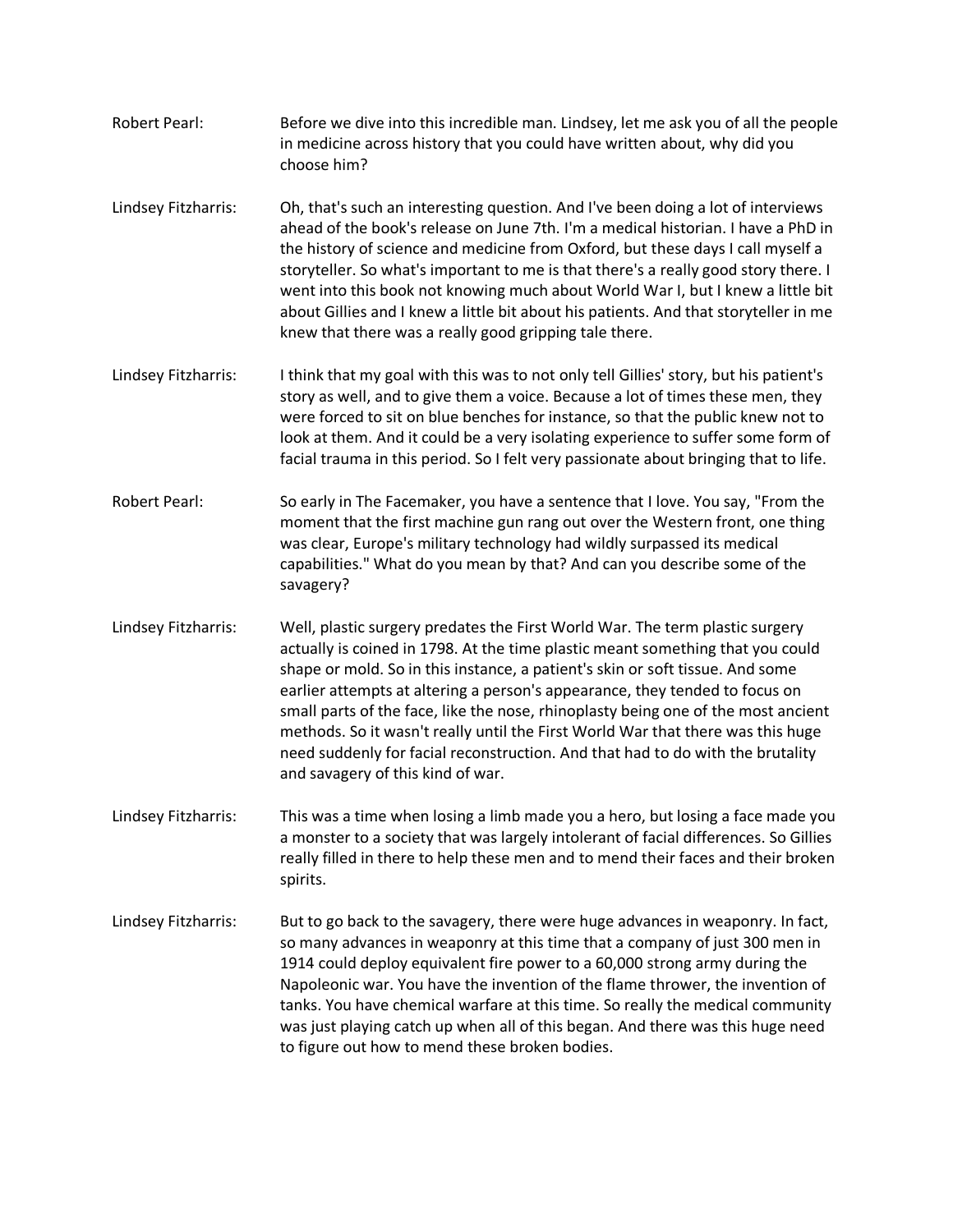- Robert Pearl: You also say that the science of healing stood baffled before the science of destroying. How big was that gap?
- Lindsey Fitzharris: At the beginning of the war, it was quite significant. But I have to say that the medical community actually caught up pretty quickly. And a lot of the advances that we see in World War I continue to serve society today. Of course, the birth of modern reconstructive surgery and plastic surgery at this time. Advances in anesthesia. So you have the invention of inter-tracheal anesthesia at this time, which is in parallel with the facial reconstruction for obvious reasons that you couldn't anesthetize these men with facial injuries that easily. And so there was a great need to figure this problem out.
- Lindsey Fitzharris: You have advances in blood banking and blood transfusion. And all of this is wonderful. Again, it has served us since the guns fell silent on the Western front. But I came to this grim realization halfway through my research as well, that as wonderful as these advances were, they actually prolonged the war because as doctors and nurses got better at patching these men up, they were being sent back to the front and it was feeding the war machine.
- Lindsey Fitzharris: So the medical community caught up pretty quickly. The chain of evacuation was incredible by the end of the war, they could remove these men, get them back to Britain, get them back home, get them back to these base hospitals quite quickly and efficiently. But of course, as they were patching these men up, they were being sent right back to the front.
- Robert Pearl: In this series, we're trying to understand the degree to which these massive leaps that you talk about come from circumstances versus the nature of the protagonists. And that can apply to Steve Jobs, Elon Musk, or in this case Sir Harold Gillies. When it comes to Sir Harold Gillies, how do you apportion each of these two factors, circumstance and the intrinsic individual that he was?
- Lindsey Fitzharris: That's such a great question. I think that, like in my first book, The Butchering Art, Joseph Lister was the right person at the right time. He was a Quaker. He had been trained scientifically. He was primed to understand Louis Pasteur's germ theory in a way that perhaps other surgeons the Victorian period were not able to understand it. And so he was able to assimilate it into medical practice.
- Lindsey Fitzharris: I think that the same could be said about Harold Gillies. What is extraordinary about him is that he's a very creative individual. He's one of those annoying people that's good at everything he does. He's a competent artist. He's a great sportsman. And that creative aspect to his personality served him very well going into reconstructive surgery. He's also very collaborative. He's willing to work with other technicians and practitioners at this time. Whereas other surgeons really were working solo, Gillies was for instance, bringing in dental surgeons to work with. A lot of surgeons at this time wouldn't work with dentists, they considered them inferior practitioners. And again, this really helped elevate his work and what he was ultimately able to provide for his patients.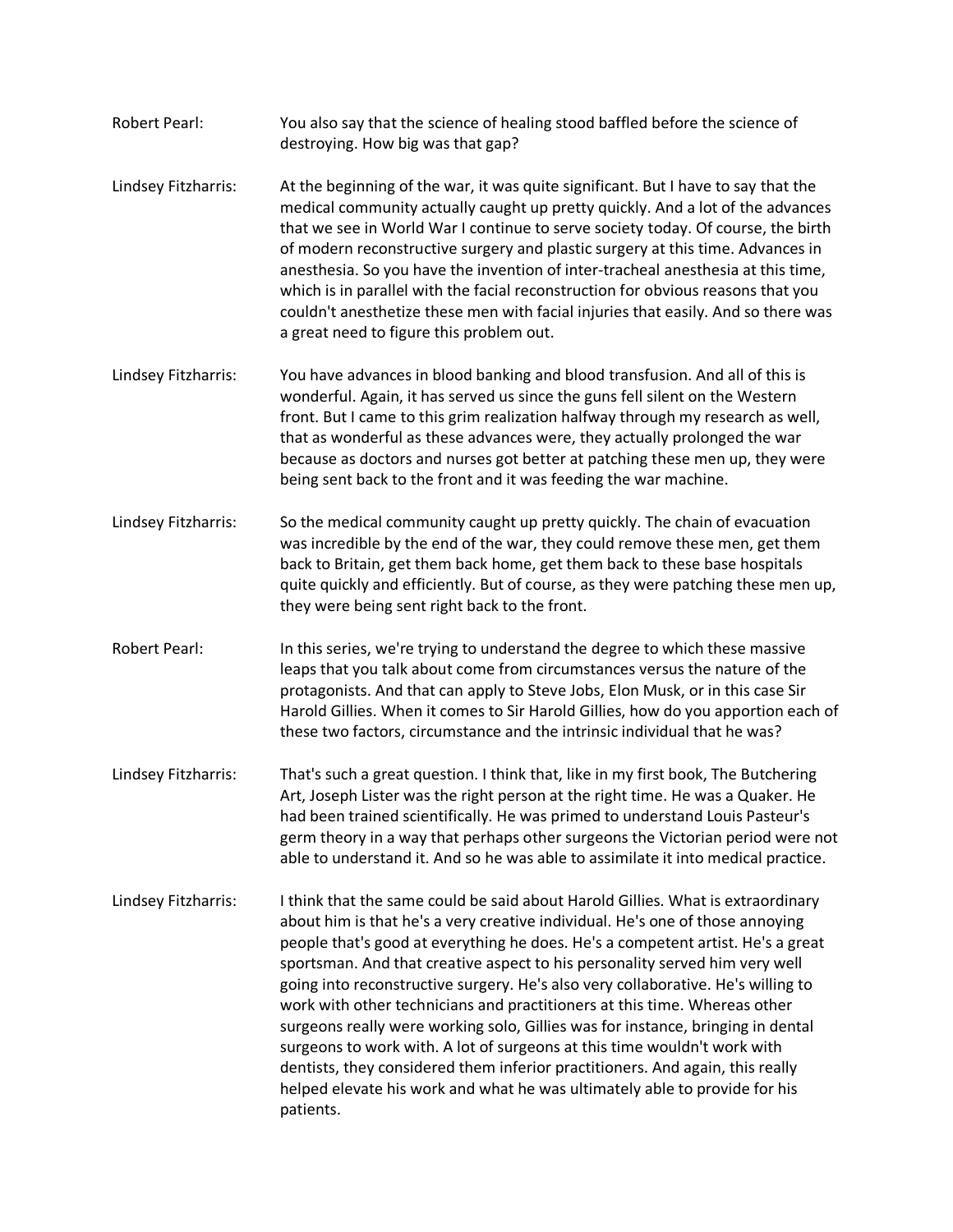| <b>Robert Pearl:</b> | I loved when you talk about Jacques Joseph, because he is a surgeon who<br>beyond even the time you were talking about your book, he ended up becoming<br>a pretty famous aesthetic nasal surgeon. And when people would come watch<br>him, this is post World War I, it was a particular difficult part of the operation<br>when he would put his arms around the nose so they couldn't see anything. And<br>he would do this maneuver that they couldn't learn. So having observed him,<br>actually couldn't do it. The personality that you described was intrinsic to<br>Jacques Joseph.                                                                                                                                       |
|----------------------|------------------------------------------------------------------------------------------------------------------------------------------------------------------------------------------------------------------------------------------------------------------------------------------------------------------------------------------------------------------------------------------------------------------------------------------------------------------------------------------------------------------------------------------------------------------------------------------------------------------------------------------------------------------------------------------------------------------------------------|
| Lindsey Fitzharris:  | Wow. That's amazing. So Jacques Joseph is in the book. He's an important<br>surgeon working in Germany at the time. He was a Jewish-German surgeon, and<br>he was really well He was actually better placed than Gillies going into the war<br>because he was doing cosmetic surgery. He was working on rhinoplasty before<br>the war. So he was a little bit more familiar. Gillies goes into the war as an ENT<br>surgeon, but not necessarily working on reconstructive aspects of the face.                                                                                                                                                                                                                                    |
| Lindsey Fitzharris:  | So that's fascinating too, because a lot of surgeons that Gillies came into contact<br>early on in the war were very protective as you say, of their techniques. There's<br>a French surgeon named Morestin, that locks Gillies out of the operating theater<br>at one point. But Gillies really wanted to bring people around. He wanted to<br>bring everybody working on facial reconstruction to one single hub.                                                                                                                                                                                                                                                                                                                |
| Lindsey Fitzharris:  | And so he created the Queens Hospital in Sidcup. And this was the first hospital<br>dedicated entirely to facial reconstruction. And all of the allies, the countries<br>were represented, so you have an Australian unit, you have a Canadian unit. You<br>had American surgeons as well, they were later in the war, but they were roving<br>around, they didn't have their own unit. But the point was that they were all<br>working together. And as a result, they were learning from each other. There<br>was competition. Surgeons are very competitive, and that helped raise the<br>standards across the board. And that was an unusual approach, I think, in terms<br>of how other surgeons were working in this period. |
| <b>Robert Pearl:</b> | You did a great job of describing Gillies during his time at Cambridge. And you<br>talk about him being a rule-breaker, spending his entire scholarship on<br>motorcycles and challenging professors. But you also talk about fairness and<br>how that was a value for him. How do you see these two forces playing through<br>Gillies as he gets to World War I?                                                                                                                                                                                                                                                                                                                                                                  |
| Lindsey Fitzharris:  | Yeah, that's interesting. As you say, he was a rule-breaker. I think again, going<br>back to that creative drive in him, he didn't like to be kept in a box. And so, he<br>was always challenging his professors, but he was very likable as well. He was<br>very charming and everybody liked him for it, even his professors that he was<br>challenging. But he did have an eye to fairness as well. And certainly both of<br>these come to play when he starts working on the reconstructive aspects of<br>surgery, making sure that his patients get the best care that they can.                                                                                                                                              |
| Lindsey Fitzharris:  | One of the terrible tensions for Gillies in World War I was the fact that he had a<br>duty to his patients, but he also had a duty to the army. And so in some                                                                                                                                                                                                                                                                                                                                                                                                                                                                                                                                                                     |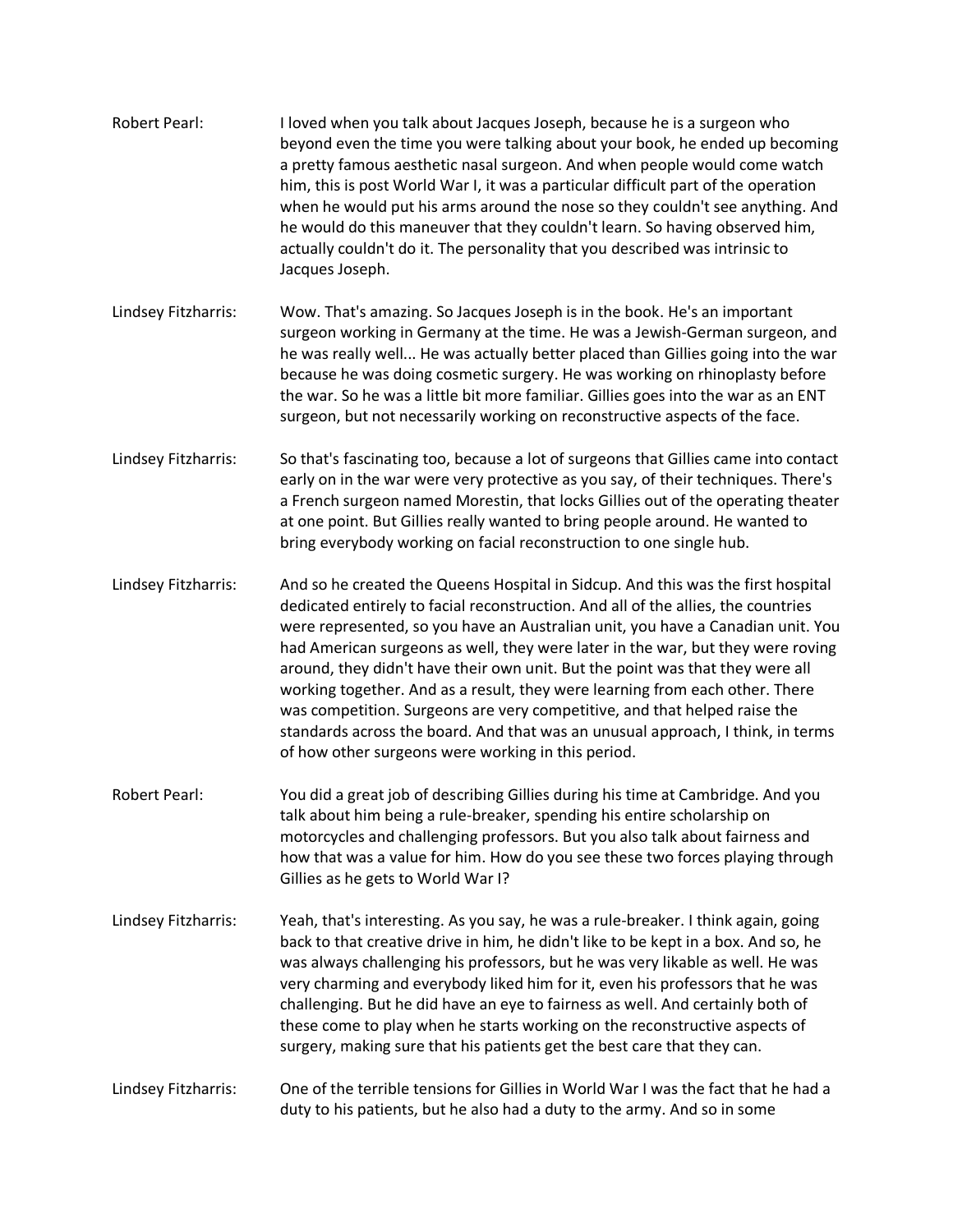instances, I'm sure he would've wanted to continue working on the reconstructive process, but perhaps the function had been returned to the face. And the feeling was that the man could be returned back to the trenches. And I think that was a really heartbreaking tension that played out throughout the war for him. And perhaps that he wouldn't have felt that that was very fair either to the patient, but his hands were tied in that capacity.

- Robert Pearl: I was struck by again, that word fairness. That, as you write in the book, that the people of the time with major facial injuries, I think you used words like broken faces and twisted faces, and men without faces, and Gillies didn't see them that way. He saw them as human beings and there was something intrinsically positive about him that seemed to me to be beyond all of his peers. Is this how you interpret Gillies in history?
- Lindsey Fitzharris: Yeah, I definitely think... I had a disability activist and author named Ariel Henley read the manuscript as I was going through this process. And she gave me some really wonderful insights as well. She has Crouzon syndrome and has undergone a lot of reconstructive surgery herself. And she said one of the things that she really enjoyed about The Facemaker was that capturing of the relationship between surgeon and patient that develops when you're in that person's care for such a long time. Gillies was in a unique position because a lot of trauma surgeons working near the front, they didn't even know the names of the men they were working on. They were literally just trying to save their lives, then send them to the base hospital and for further help.
- Lindsey Fitzharris: Whereas Gillies was working with his patients for years, sometimes even over a decade. And he really developed friendships with these men. Some of these men even went on to work for him. There's a man named Big Bob Seymour who loses his nose in one of the battles and Gillies reconstructs his nose. And he goes on to be Gillies' private secretary for the rest of his life.
- Lindsey Fitzharris: I think that Gillies' attitude, as you say, this positive attitude and the way he could look at the humorous side of things really served him well, because he had such a heavy burden on his shoulders. If you imagine the psychological damage as well to these men coming into the hospital, I think he was really able to nurse them in many ways, not just fixing their faces, but he was able to fix their spirits.
- Robert Pearl: As you note in the book, the PTSD that many of the people from the battlefields experienced, I suspect Gillies had some of that too. And you point out that physicians today in hospitals are experiencing that in the post-COVID era.
- Lindsey Fitzharris: Yeah. I mean, absolutely. Gillies doesn't really talk about that ever personally, about the trauma that he himself felt. But there were moments in The Facemaker where you see him break down. For instance, he would use golfing, he was an amateur golfer, a champion golfer, and he would use golfing as an outlet to relieve the stress. And on one occasion he's told about a patient who dies while he's on the golf course. And he breaks down, which was out of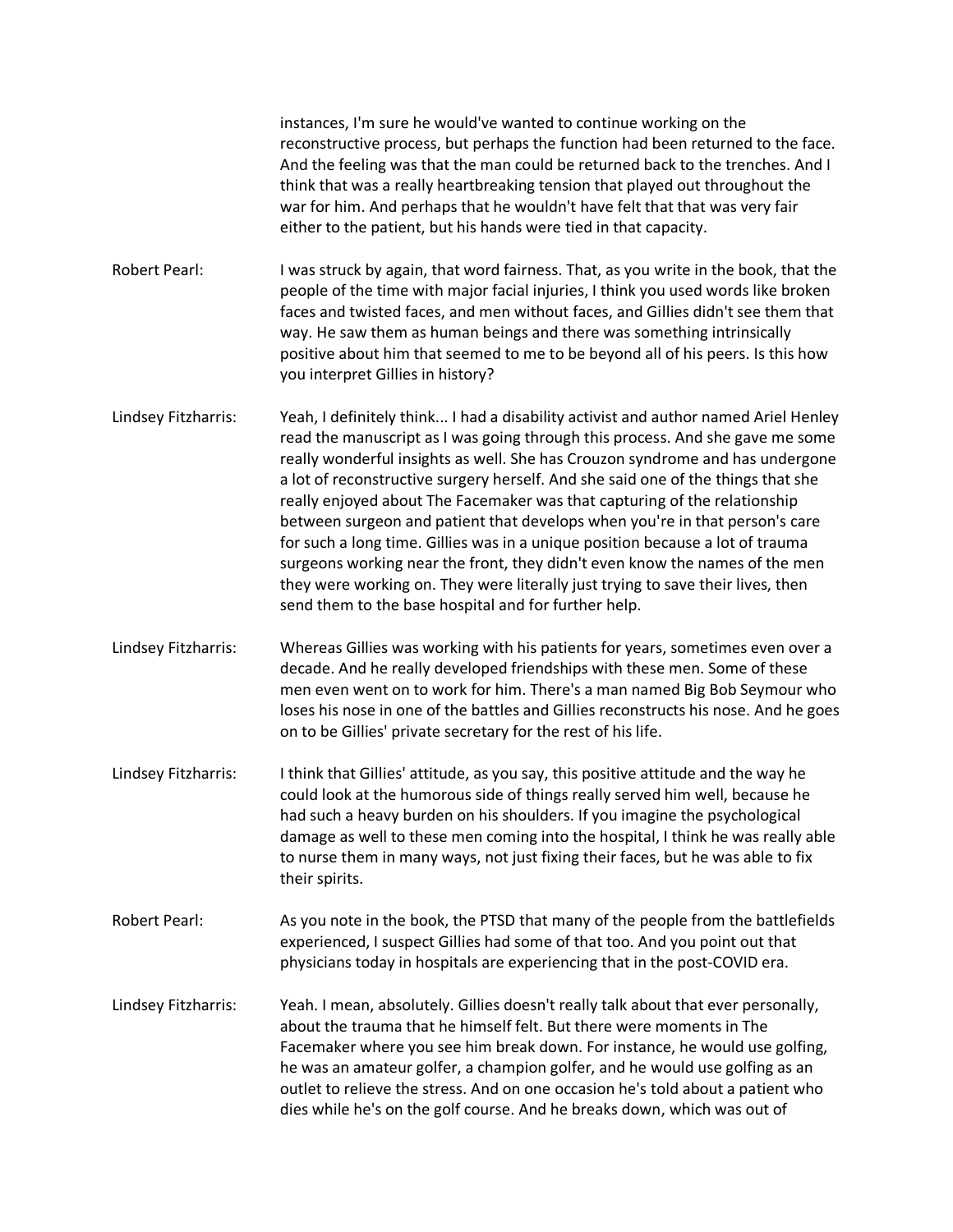character for him. And he does become very attached to these people and he really truly cares for them. Lindsey Fitzharris: And I think that Gillies very much believed in these men and in turn, they very much believed in him to be able to restore their faces. He would often say, "Don't worry, sonny, you'll have just a good a face when we're done with you as anybody else." And that was such an uplifting thing to say to these men, straight out of the trenches, scared. A lot of times they weren't even men, they were just boys. They were so young and to be facing that kind of terrible situation, I think to have someone like Gillies at the helm was very reassuring indeed. Robert Pearl: I mean, you noted that he was driven in a way that many men in his social class were not. Often sequestering himself in a library when his peers were out socializing. This was during his college days, and you quoted a peer that says, "Whatever he decided to do, he did." And you comment, "His determination would serve him well in life." What did you mean by that? Lindsey Fitzharris: Yeah. I mean, you see this time and again in The Facemaker as well, whenever he set his mind to it, he was just going to do it. So at the beginning of the war, he's introduced to this need for facial reconstruction through this character, Auguste Charles Valadier, who's this French American dentist who retrofits his Rolls Royce with a dental chair and literally drives it to the front under a hail of bullets. I mean, he's incredible, this guy. And he's doing some of this early facial reconstruction near the front. Lindsey Fitzharris: In fact, his Rolls Royce went up for auction. I think it was about 10 years ago. So I hope whoever owns that Rolls Royce picks up The Facemaker and learns a little bit more about its owner. But Gillies goes back to Britain and he decides he's going to petition to open a specialty unit. And he's eventually granted this. Although at first, the administration, they have their hands full and they don't really understand why he's requesting this. Lindsey Fitzharris: In fact, he goes out onto the Strand in London and he goes to a stationary store. He buys these labels. He addresses the labels to himself. He sends them to the front and soon enough, all of these patients start showing up with his handwritten labels, pinned to their uniforms, "Please send to Harold Gillies back in Britain." And so he really takes hold of the situation. Lindsey Fitzharris: So he starts this specialty unit in Aldershot at the Cambridge Military Hospital. And when he gets onto the ward, he tells the nurse who has many other patients not with facial wounds, he says, "Well, you're just going to have to move these patients and make room for this new specialty unit that I'm creating." And she was taken aback, moving all of these patients, what is he talking about? There's no room in the hospital. But she remarked that whenever, she learned that whenever Gillies said he was going to do something, that was it. And you shouldn't argue. And they found room to move the patients elsewhere, and to move his new patients in. And thus began the legend of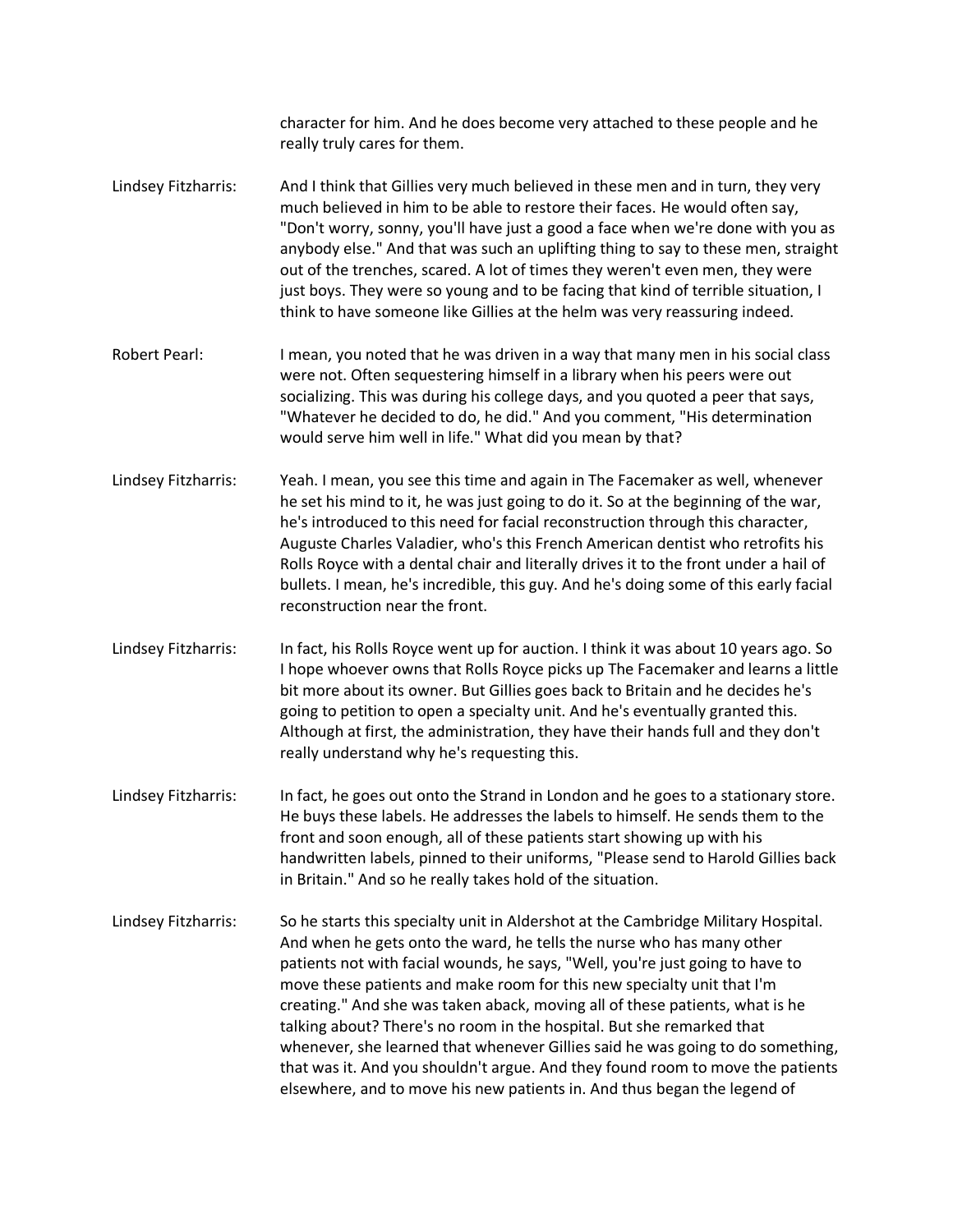Harold Gillies opening these specialty units and eventually his own hospital during the war. Robert Pearl: So early on in his surgical career, Gillies breaks many of the rules of the past and ones that existed in the battlefield, as you describe it, of World War I. As an example, rather than using artificial materials for reconstruction, he comes up with the idea of replacing like with likes. Skin with skin, bone with bone, cartilage with cartilage. Before that people thought this was impossible. Can you help the listeners understand how he advanced these surgical techniques? Lindsey Fitzharris: Yeah, that's right. He did say replace like with like. And also one of the principles of plastic surgery for him was return something to normal, to its normal position before you move forward. Again, there wasn't really attempts at the wholesale reconstructive of faces except maybe a little bit in the American Civil War, but even then it wasn't being done on this scale. So Gillies is really making up a lot of these rules as he goes on. Lindsey Fitzharris: But he found that as you say, using like for like really gave the best result. The other thing that Gillies was doing that was different from the past was he wasn't just restoring function, he was interested in the aesthetic result. And so he did pay attention to things looking good, so to speak. To again, returning something to normalcy in the face, which he also thought served function as well. So if something looks normal, it's probably going to function better as well. Lindsey Fitzharris: So that was different from what surgeons were certainly doing in the past, where they were really just focusing on function and making the face functional again, not really going far beyond that, into the aesthetics of the face. Robert Pearl: Can you help the listeners understand what a flap is and why the two-flap was such a major advance? And maybe even the controversy about who was the originator? Lindsey Fitzharris: Oh yeah. Well, okay. So also I have to remind people, I'm Dr. Lindsey Fitzharris, but I'm not of the kind of doctor that can save people's lives. I'm sure there's a lot of those doctors listening right now. I could tell you how doctors tried to save people's lives. It was really challenging when I was putting this book together and I actually got a lot of experts weighing in to make sure that I was describing everything accurately. But the flap was, plastic surgeons out there will be familiar with flaps. It stayed attached on one side. It comes from a Dutch word in the 16th century, meaning something that hangs broadly and loose. And it stays attached on one side. So in this case, the soft tissue was attached to the pedicle, which was the blood supply. Lindsey Fitzharris: And the flaps could be moved to cover an adjacent area, for instance. So what Gillies did, so the flaps would stay open on one end and so they could get bacterial infections. And there was a lot of risk to these kinds of tissue flaps. What Gillies ended up doing was he created something called the tubed pedicle,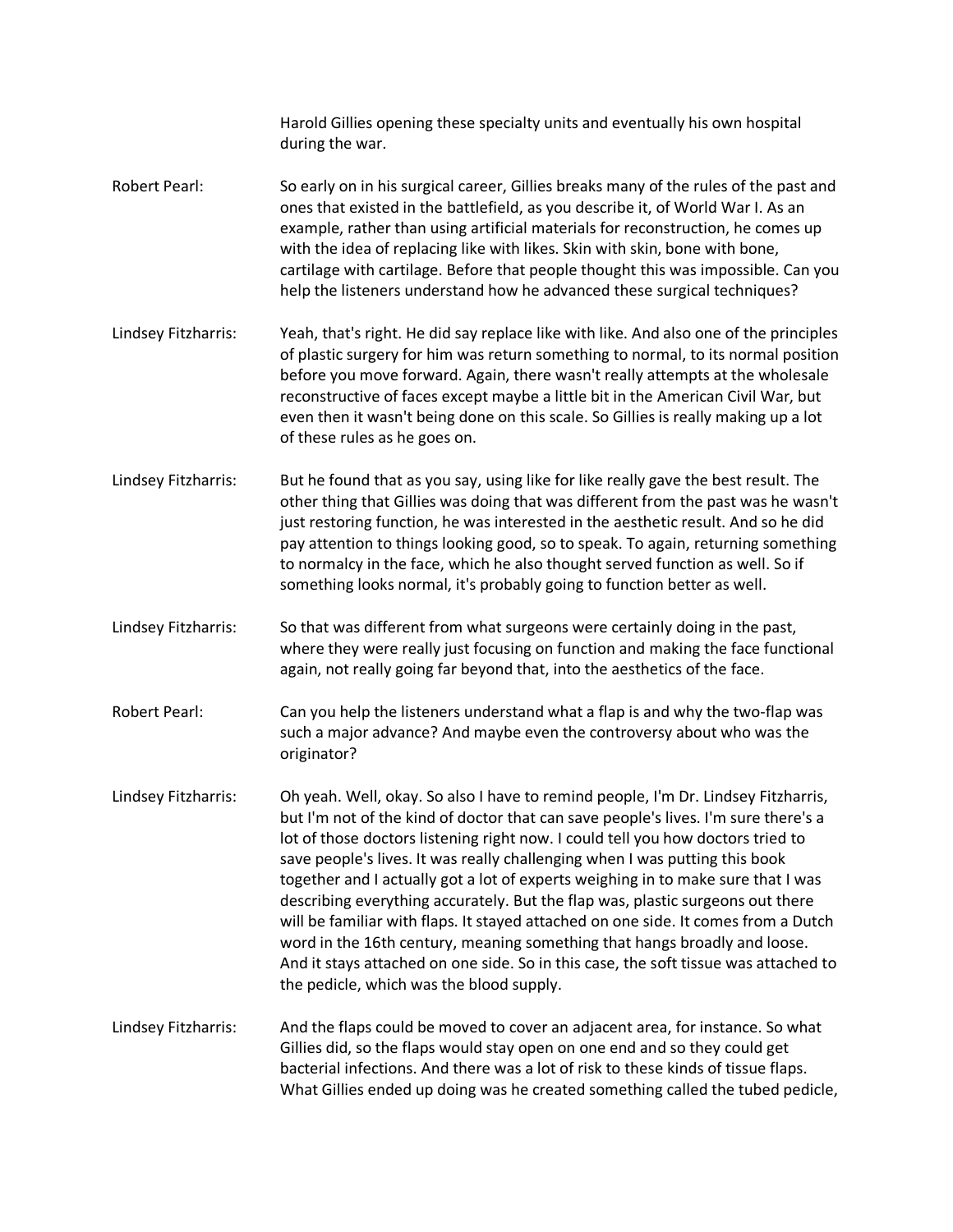which is he took the flap and he rolled it into his cylinder so that the tissue inside was encapsulated with skin. And then he would attach it to the site that needed to be reconstructed.

Lindsey Fitzharris: And this was revolutionary, Robert, you and I could talk about, was it revolutionary? Was it evolutionary in the sense? Because what happens is there are two other surgeons who end up saying that they also created the tube pedicle around the same time. Of course, there was a great need, 280,000 men from France, Germany and Britain alone needed some kind of facial reconstruction by the end of the war. So there was a great need. And this was something that evolved out of World War I, but Gillies is known to be one of the first, if not be first to do it.

Robert Pearl: Yeah. A story that I found incredibly sad, but very educational was Henry Ralph Lumley, Gillies operates against his better judgment. Why does he do it? Can you tell us the story?

- Lindsey Fitzharris: And actually, and Robert, when I send you the photos, this is a good opportunity to talk about Lumley. So Henry Ralph Lumley was a pilot. He crashed his plane on graduation day. He never even made it into battle and he suffered severe burns as a result. You have to remember that these pilots were flying just years after the Wright brothers had the first flights. So these were very rudimentary planes. Oftentimes they went up there with pistols to shoot themselves if their plane was going down, because that was a preferable death. They called themselves collectively The 20 Minute Club, the time it took to shoot down one of the planes.
- Lindsey Fitzharris: So Lumley's plane crashes. And then on top of being severely burned, he's sent to various other hospitals. And it takes a very long time before he finally finds himself in Gillies' care. At that point, he's heavily scarred. He's addicted to morphine. His condition was very painful. His health had been very depleted, and Gillies comes up with a surgical plan but really wants to put it off a bit longer. And Lumley urges him to operate because he's so miserable.
- Lindsey Fitzharris: And so Gillies gives into him and he does this operation. And he lifts a flap up from the chest to graft the skin onto the face. And ultimately Lumley dies because his whole system is overwhelmed. Now, the reason why the story is important in the history of plastic surgery is it teaches Gillies a really important lesson. That when rebuilding the face to that extent, it really is better to do it in piecemeal. And he develops this idea that never do today, what you can put off to tomorrow. And that was certainly the case with Lumley.
- Lindsey Fitzharris: So it was a really sad story. But when it came to the inclusion of photos of these patients, number one, I thought that the photos had to be in the book because I didn't want to put them on the metaphorical blue bench, like they were put in 1917. But I also didn't want to exploit them. So in the case of patients like Lumley, who died in Gillies' care, I decided not to include their photos, but to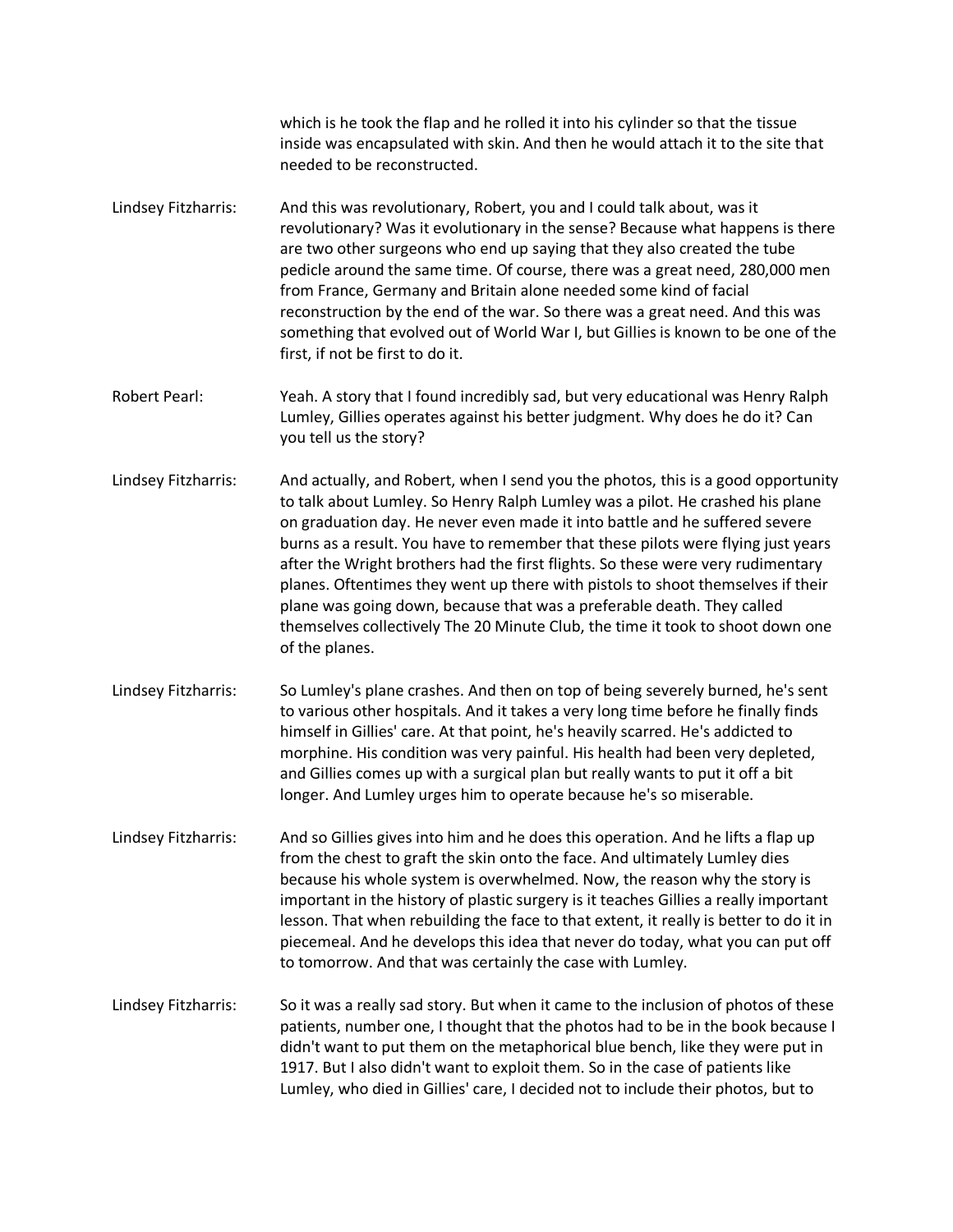include their drawn surgical diagrams, and a photo of Lumley pre-injury in his uniform.

- Robert Pearl: Interesting. Again, for listeners, explain to them what the blue seating was at the time of World War I.
- Lindsey Fitzharris: Right. At Gillies' hospital, if the men left the hospital grounds, if they wanted to take a walk, if they went into the surrounding town, they often were forced to sit on blue benches so that the public knew not to look at them, which was really isolating and sad. And other isolating aspects were the fact that one of the popular things that people have probably seen on the internet are the mask makers. They made these wonderfully beautifully rendered masks to cover the disfigurement. And people go crazy over these masks because they are beautiful and they look very realistic in these still photos.
- Lindsey Fitzharris: But of course, if you were sitting across from someone wearing one, it could be very unsettling because it's not reacting like a face. The other thing was they were really uncomfortable to wear. They were fragile, they didn't age. So, the men who were wearing them really tended to hate them. And they were really only wearing them for the viewer. They were doing it for the viewer's comfort, not for their own. So I think it's important to recognize that as well.
- Robert Pearl: I love how the story concludes with the credo, which I think should probably be the rule-breaker credo to never let routine methods become your master. And I think that that is such a powerful notion that the methods of the past may be the best ones, but you should not become enslaved to them. And Gillies again, is one of the greatest examples in medical history.
- Lindsey Fitzharris: Yeah. I mean, absolutely. I tell people, because I'm a medical historian and the first book, The Butchering Art, is like a romp through Victorian surgery. And people can't believe that surgeons ever did this or that, or they couldn't understand why you'd have to wash your hands. But I always remind people, what we know today, isn't going to be what we know tomorrow. And we have to be open-minded to changes.
- Lindsey Fitzharris: And certainly Gillies was open to that. And I think Gillies was also capturing the creative nature of plastic surgery and facial reconstruction. And the fact that what is good for one patient isn't necessarily the best practice for another patient because it's highly individualized when it comes to facial reconstruction.
- Robert Pearl: So Lindsey, you alluded to this story before, but it's such an amazing story. Can you tell listeners about Private James Bell and how Gillies replaces this outdated rule with one that revolutionizes surgical management?
- Lindsey Fitzharris: Private James Bell was a complicated case. Actually, Valadier sent him to Gillies. Valadier continued to work near the front. And because Valadier was a dentist, he could only take the surgery so far. And so oftentimes he would send some of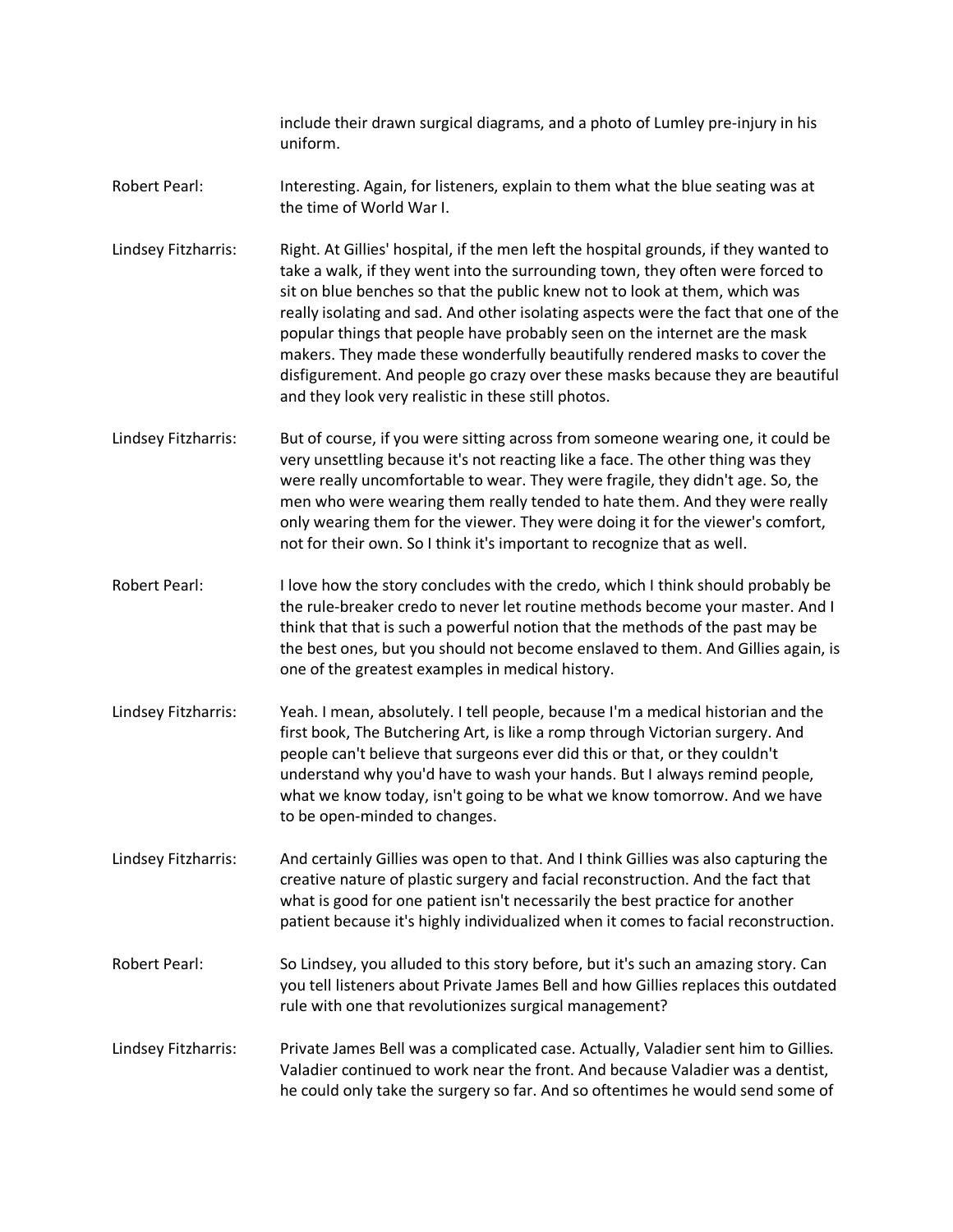his cases to Gillies. And so Bell arrives at the hospital in very bad shape. In fact, he has an infection going, I mean, Gillies is really worried that if he goes in there and he reconstructs the nose, that the nose is just going to fall off entirely.

- Lindsey Fitzharris: And this is where he learns that returning something to normal, to its normal position is what needs to ultimately happen. And so he goes in there very delicately, and he starts undoing some of the bad reconstructive work that was done by other surgeons near the front. A lot of times these men were hastily stitched up. And in fact, they sealed up a soldier's fate literally, because they would seal an infection. And so Bell, when he gets to Gillies, he's got an infection going and there's a lot of issues happening. So he has to go in there and undo some of this bad work that was done close to the front. And ultimately when he releases some of the tissue, the nose springs back into its normal position, and that was the key to restoring the face. And so that ends up becoming one of Gillies' principles of plastic surgery as well.
- Lindsey Fitzharris: But there are so many examples of Gillies', building upon and adapting other procedures. For instance, there's a guy named William Vicarage, he's a sailor who's severely burned. And when he comes into Gillies' care, he has no eyelids. His eyelids have been flipped inside out. And this really haunts Gillies that this man can't close his eyes. So he adapts another procedure by a Dutch surgeon named Johannes Esser, and it's called the epithelial inlay. And he reverses this in order to reconstruct these eyelids. So it's incredible what he's able to do. And again, so creative on so many levels to be able to visualize all of this and to create this from nothing.
- Robert Pearl: As a plastic surgeon who's specialized in the same areas actually as Gillies did, I've followed him across my entire career. And it's why I elevate him so high. I've always thought about him as Sir Harold. I've never even thought about him without the Sir in front of his name. I figured his parents must have given it to him. Obviously, not.
- Lindsey Fitzharris: That's funny. He was born, Sir Harold.
- Robert Pearl: Exactly, exactly. But yeah, I start to think about the things that he did. He started plastic surgery, basically. You alluded to the fact that it had been described long before in a very primitive way. He starts the entire field. He comes up with the notion that plastic surgery has to be a combination of reconstructive and aesthetic and they fit together. Because it's the same structures that you're operating upon just with different starting points.
- Robert Pearl: Gender affirming surgery, you write about in the book. This man is so remarkable, again, I'm really interested because you probably know more about him than anyone else. How does he become this unstoppable human being?
- Lindsey Fitzharris: Yes, the epilogue, so I write narrative nonfiction. So the core of my story is World War I. The epilogue was actually really fun for me to write because it was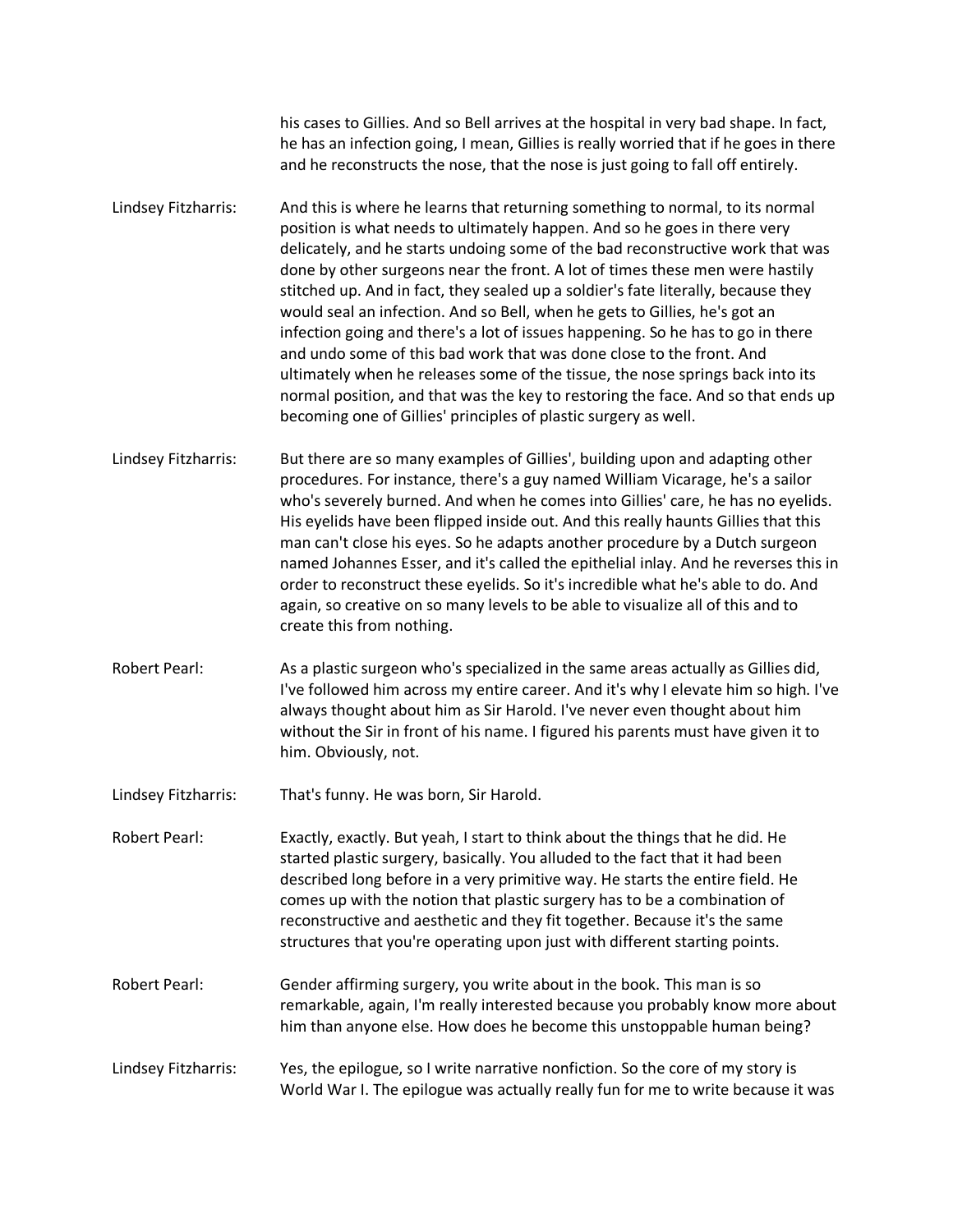after the war and it gave me the opportunity to talk about how Gillies moves into the realm of cosmetic surgery. Some of this is out of necessity at first because there just isn't the kind of need for reconstructive surgery after the war is over, to pay the bills. And so he does move into cosmetic.

Lindsey Fitzharris: But he's really forward-thinking because he remarks that a small imperfection to someone might have a great psychological impact on another person. And so they should have the ability to change their appearance as they want. He ends up moving into World War II. He does reconstructive work during World War II. His cousin, Archibald McIndoe, he introduces to the strange new art of plastic surgery. And McIndoe ends up operating on the Guinea Pig Club, the burned pilots of World War II.

- Lindsey Fitzharris: So people asked me, is this book about the Guinea Pig Club? And I said, no, it's the prequel to that. Gillies is always the connecting force between all of these different stories. In 1949, he performs the first ever successful phalloplasty on a trans man named Michael Dillon. Dillon had come to him in actually in 1945. At that point Gillies was so busy working on the World War II soldiers that this was put off a few years. But he was really well placed to do this operation because he was so forward-thinking, he was always up for a challenge. He was also working on genital reconstruction on patients who had been injured during the Second World War.
- Lindsey Fitzharris: So he agrees to do this operation and he goes to great lengths to protect Michael Dillon's identity. Much later, Michael Dillon is actually outed by the British press and there's this media frenzy. And Michael Dillon sadly moves away. He leaves Britain because of it. And in Dillon's diaries, he remarks that Gillies gave support to him throughout this process. And so I said that there were a lot of people who wouldn't have necessarily viewed Michael Dillon as a man in 1949, but Gillies wasn't one of them. And it's a great testament to such a progressive forward-thinking surgeon at this time.
- Robert Pearl: And you can well imagine for listeners that have to visualize it, that this tube pedicle that he creates, this cylindrical shape actually starts to look like a penis. And that's how he takes injuries to the face in World War I and applies them to a gender affirming surgery decades later.
- Robert Pearl: People often ask me about plastic surgery. What does it do? And I say it's the skin and all of its contents. And that reflects the fact that all these operations, all these innovations break the rules in one part of the body by applying the ones from the other. And Gillies was the absolute master around that.
- Lindsey Fitzharris: Yeah. And it was about identity too, wasn't it? It was always about identity because even these men in World War I, they had lost their sense of identity of individualism. And so he was really able to restore that. And in the case of Michael Dillon, he's able to give him a whole new identity. So for Gillies, it was about people having control over that identity and being able to help them realize that dream of theirs to fulfill that.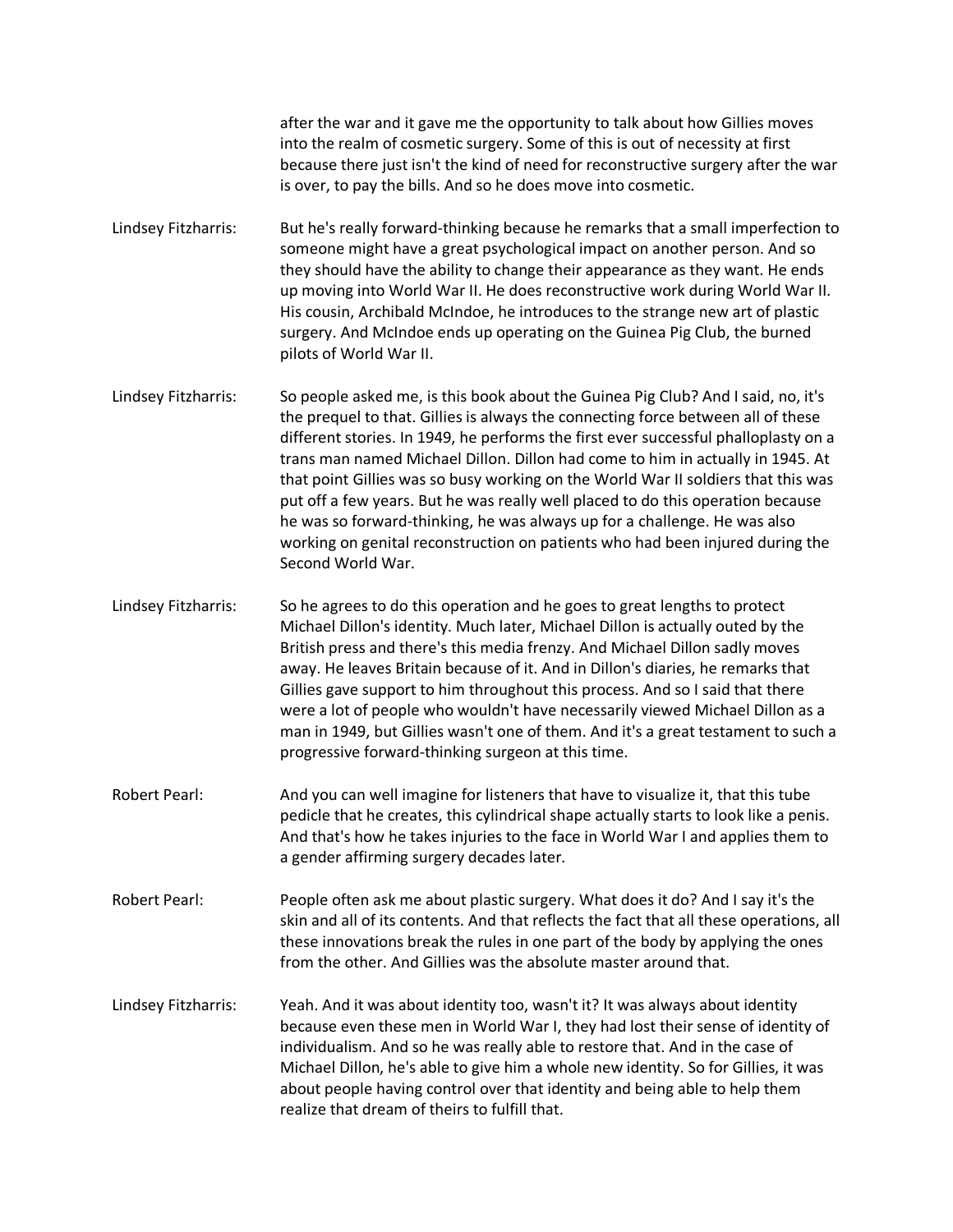| Jeremy Corr:         | Robbie, I'm going to mix this one up and give this one to you, the first one, it'll<br>be a quick one. But before you were the CEO of the Permanente Medical Group,<br>you were a plastic surgeon, and like you said earlier, you've done many of the<br>same surgeries Gillies has. What does Gillies mean to both you on a personal<br>level and for the field of plastic surgery as a whole?                                                                                                                                                                                           |
|----------------------|-------------------------------------------------------------------------------------------------------------------------------------------------------------------------------------------------------------------------------------------------------------------------------------------------------------------------------------------------------------------------------------------------------------------------------------------------------------------------------------------------------------------------------------------------------------------------------------------|
| <b>Robert Pearl:</b> | Before I became the CEO, I probably did about 10,000 surgeries. I was<br>particularly interested in kids with birth defects, cleft lip and cleft palate. And<br>applying the principles from other parts of the body to create the reconstruction<br>of this. And Gillies, and Lindsey talks about in the book, he wrote a seminal work<br>with another individual named Ralph Millard, who is the father of modern cleft<br>surgery, in which all these principles are laid out.                                                                                                         |
| <b>Robert Pearl:</b> | So you look at someone with a cleft lip, all the pieces, it's not just the split in the<br>skin, the muscle is in the wrong position. The bone is in the wrong position. The<br>nasal structure is in the wrong position. And it's applying these same principles.<br>They're a hundred years old, but they're just as valid, put things back where<br>they belong. Replace like with like. Reconstruct function and appearance, and<br>the ability to now maintain the spirit, the optimism of these individuals.                                                                        |
| <b>Robert Pearl:</b> | One of the most important things he did was this idea of creating teams, being<br>able to respect the humanity of the patients. Being able to recognize how you<br>had to restore not just form, but vitality. This was not about just eliminating<br>disease, it's restoring wellness. And his principles and his teachings have helped<br>guide me across my entire clinical career.                                                                                                                                                                                                    |
| Jeremy Corr:         | Lindsey, when you look at the rule-breakers in the history of medicine, we look<br>at like, Semmelweis, Lister, Gillies, Jenner, et cetera, what are some of the traits<br>that these people share that cause them to go against the grain? And what are<br>the common themes you see among these rule-breakers from medical history<br>who do go on to change the entire field of medicine?                                                                                                                                                                                              |
| Lindsey Fitzharris:  | I think that the biggest trait is perseverance. When you look at Joseph Lister, he<br>could have given up quite easily in the face of the pushback cause he received<br>enormous pushback when he started to champion germ theory. And it's hard for<br>us to understand why, because to us, we live in this paradigm where germs<br>exist. He was this young man coming along saying that there are these tiny little<br>creatures and they exist and they're killing their patients. And I can see them<br>with my microscope. And it was a huge leap of faith, but he persevered.      |
| Lindsey Fitzharris:  | I always joke that if Joseph Lister gets a movie made, which I believe that he's<br>worthy of having a movie made about him, they're going to make it look like this<br>change happened really quickly. Because they're not going to be able to age the<br>actor much. So it's going to look like this happened very quickly, but really it<br>took decades before that change happened. And it was a lot of champion and<br>persevering. And Lister even eventually goes to America to talk about germ<br>theory. And he's met by a hostile audience at that point. And he really has to |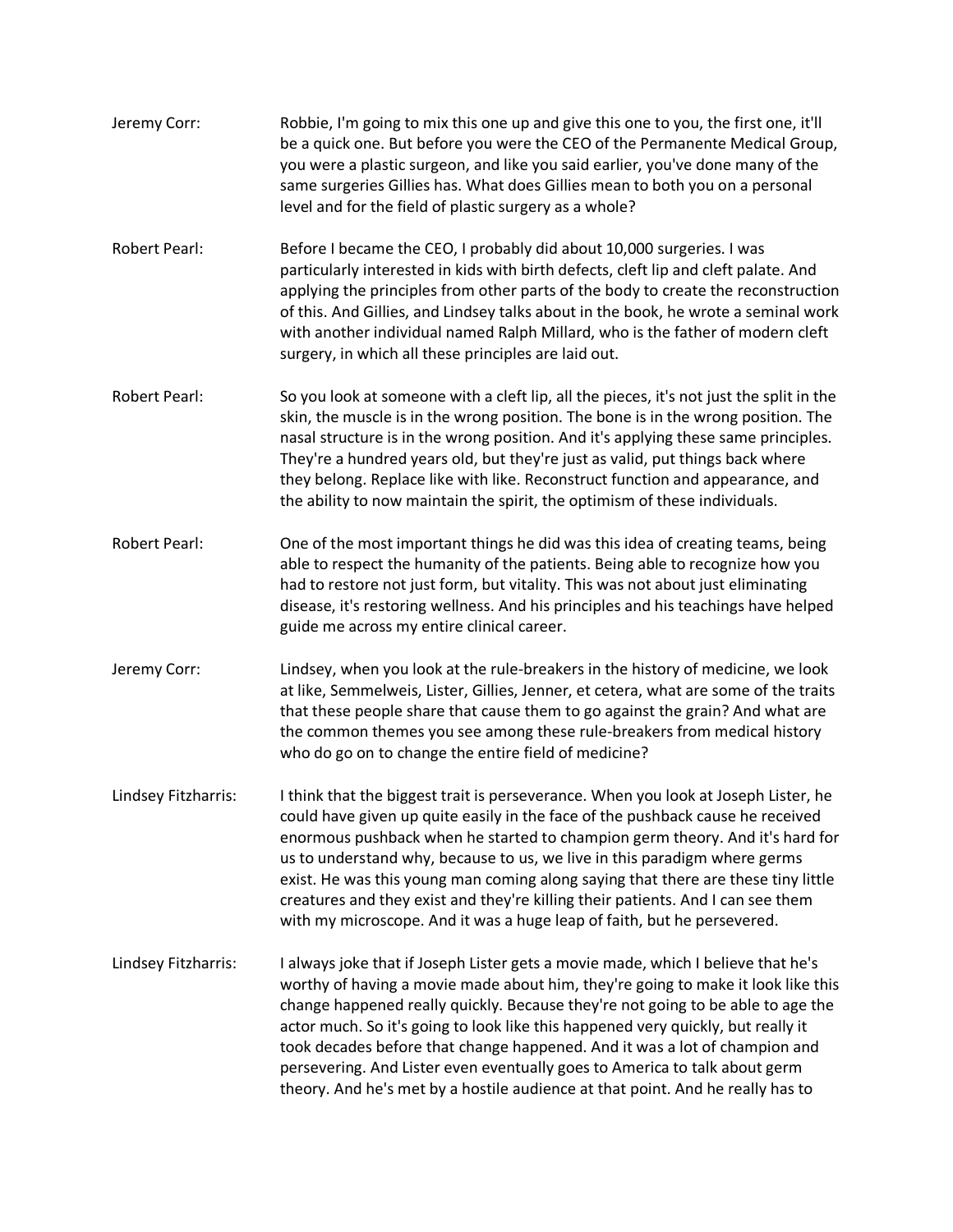convince these men in the medical community at the time to adopt germ theory. So perseverance. Lindsey Fitzharris: Also with Gillies after the war, he could have just given up and gone back to his old practice. I talk about that in the epilogue. But he really believed that what he was doing was transformative, that it was important, that it would serve humanity beyond the war. And he was correct in that. And so he went through this awkward period where he didn't have many clients and he really had to convince the medical community that plastic surgery was a valuable discipline within the medical community. Lindsey Fitzharris: So I think yes, looking at that, looking at Edward Jenner and the first smallpox vaccine and all of this, that it's about perseverance. And pushing through and pushing back against the naysayers. Robert Pearl: Let me ask you a final question, Lindsey. Near the end of the book, you talk about Gillies' commitment to resident education. You quote him as wanting to be surrounded by young, eager minds that have not yet learned not to hope and are oblivious to the limitations. You say it was both their enthusiasm and naïveté that drove them to push the boundaries what could be accomplished in the operating room. How will we preserve that spirit and create the rulebreakers for medicine's future? Lindsey Fitzharris: I hope that people take Gillies' attitude towards becoming mentors to the younger generation. Certainly that was close to his heart. That was a goal close his heart. When World War I began, he observed a French surgeon that I alluded to earlier named Morestin, and he was in awe of Morestin's techniques. And then later he returned to the hospital in Paris to see Morestin again, and he was shut out of the operating theater. Lindsey Fitzharris: He later said in his career that perhaps it was because of that experience, he bent over backwards to accommodate all of these young minds who were coming from all over the world, by the way, to study with the great Harold Gillies. And he was extremely accommodating. And again, I think he probably was learning from them just as much as they were learning from him. And that collaborative effect and that a collaborative approach really served him well. And ultimately served his patients well. So I hope that continues, that attitude continues on in the new generation of plastic surgeons going forward. Robert Pearl: Sir Isaac Newton once said that if I can see farther than others is because I stand on the shoulders of the giants who came before me. And all of us in medicine stand on Sir Harold Gillies' shoulders. I appreciate very much your writing this book. And I know that listeners who read it will enjoy it, learn from it, and engage in tremendous conversations about the ways that medicine can move forward into the future.